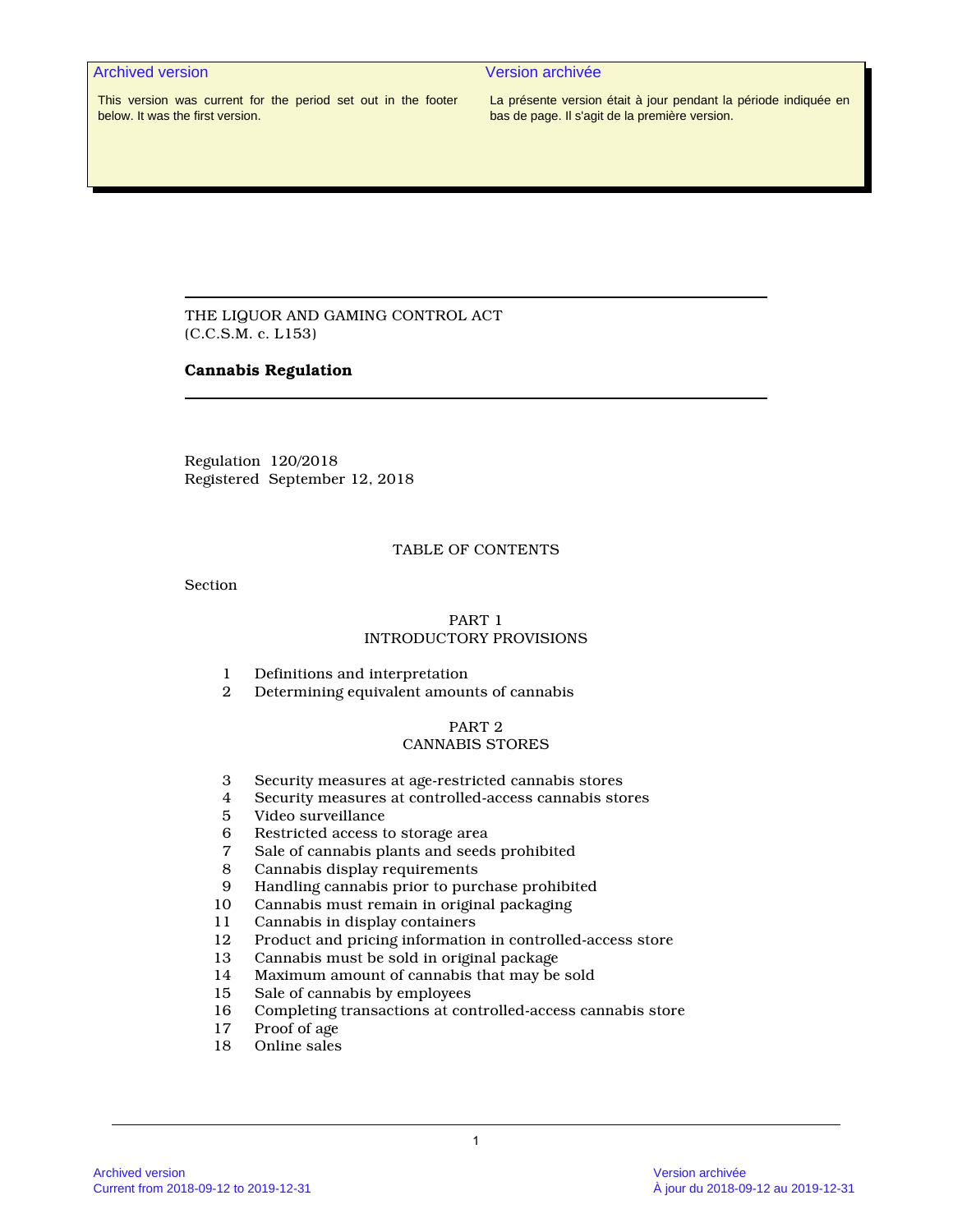- 19 Age verification<br>20 Payment prior to
- Payment prior to delivery
- 21 Packaging requirements
- 22 Delivery requirements<br>23 Inventory management
- Inventory management system
- 24 Inventory records<br>25 Reporting on inver
- 25 Reporting on inventory<br>26 Inventory and sales rec
- Inventory and sales records
- 27 Posting licence<br>28 Off-site storage
- 28 Off-site storage location requirements<br>29 Sale of organic solvents prohibited
- 29 Sale of organic solvents prohibited<br>30 Materials to purchasers
- Materials to purchasers
- 31 No return of cannabis
- 32 Treatment of cannabis that cannot be sold
- 33 Employee and storage area access records
- 34 Employment of young persons

# CANNABIS DISTRIBUTORS

- 35 Storage facility approval required
- 36 Security requirements at cannabis storage facilit y
- 37 Restricted access to storage facility
- 38 Employee and storage facility access records
- 39 No employment of young persons
- 40 Cannabis to remain in original packaging
- Delivery requirements
- 42 Disposal of cannabis that cannot be sold
- 43 Inventory management system<br>44 Inventory records
- Inventory records
- 45 Reporting on inventory
- 46 Inventory and sales records

# PART 4

# GENERAL PROVISIONS

- 47 Employee security screening policy
- 48 Producing records and recordings to authority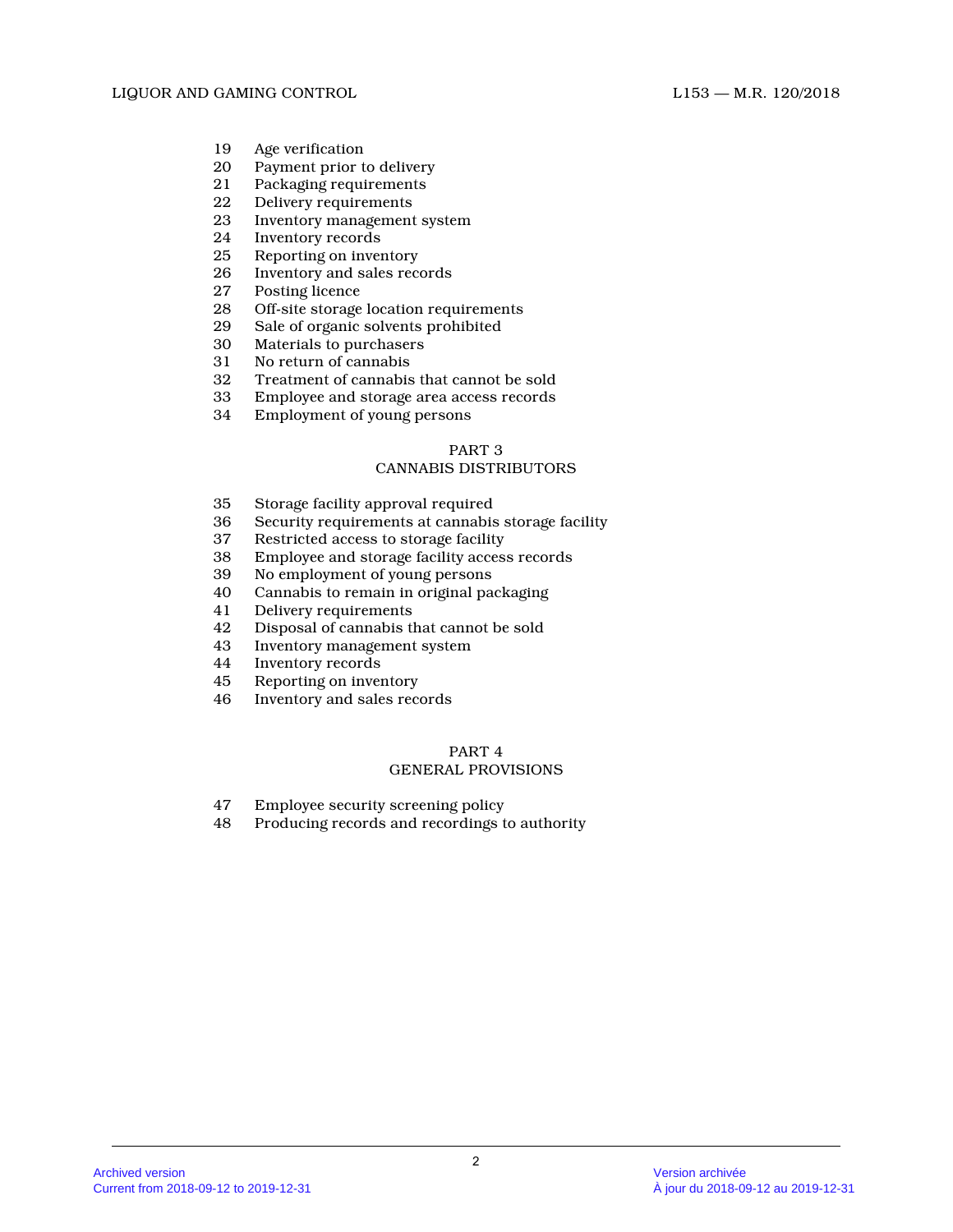# INTRODUCTORY PROVISIONS

# INTERPRETATION

# **Definitions**

**1(1)** The following definitions apply in this regulation.

**"Act"** means *The Liquor, Gaming and Cannabis Control Act* .

**"age-restricted cannabis store"** means a cannabis store that is the subject of an age-restricted retail cannabis licence.

**"cannabis producer"** means a person who is authorized to produce cannabis for commercial purposes under the *Cannabis Act* (Canada).

**"controlled-access cannabis store"** means a cannabis store that is the subject of a controlled-access retail cannabis licence.

**"display container"** means a container that allows a person to see and smell cannabis inside the container, but that does not allow a person to touch that cannabis.

# **"licensee"** means

(a) the holder of a retail cannabis licence in Part 2;

(b) the holder of a cannabis distributor licence in Part 3; and

(c) the holder of a retail cannabis licence or a cannabis distributor licence in Part 4.

**"retail area"** means the area of a cannabis store set out in the retail cannabis licence where members of the public may be present.

**"storage area"** means the area of a cannabis store set out in the retail cannabis licence where cannabis that is not available for immediate sale is stored.

**1(2)** For the purposes of this regulation,

(a) the holder of a retail cannabis licence and the principals of the holder are deemed to be cannabis store employees; and

(b) the holder of a cannabis distributor licence and the principals of the holder are deemed to be cannabis distributor employees.

# **Determining equivalent amounts of cannabis**

**2** For the purposes of this regulation, the amount of a class of cannabis that is equivalent to 1 g of dried cannabis is to be determined in accordance with Schedule 3 of the *Cannabis Act* (Canada).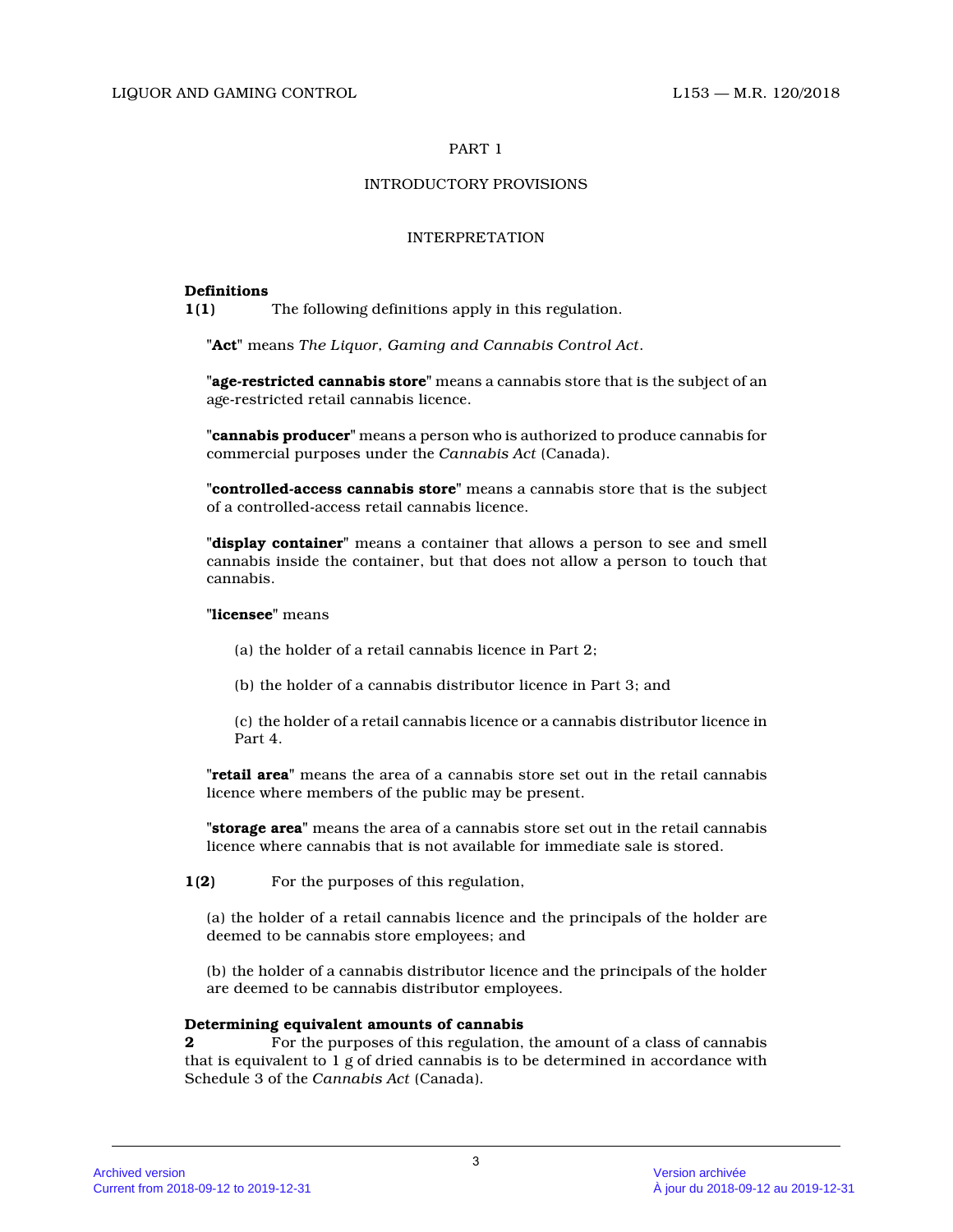# CANNABIS STORES

### SECURITY MEASURES AT CANNABIS STORES

### **Security measures at age-restricted cannabis stores**

**3** The licensee of an age-restricted cannabis store must ensure that

(a) commercial grade locks are installed on all exterior doors of the cannabis store and the perimeter of the store is secured in a manner that prevents unauthorized access; and

(b) a monitored security alarm system is in operation at all times that detects power outages, unauthorized entry to the cannabis store and any attempts to tamper with the alarm system.

### **Security measures at controlled-access cannabis stores**

**4(1)** The licensee of a controlled-access cannabis store that is located within larger premises which are not operated by the licensee must comply with section 3 in relation to the controlled-access cannabis store .

**4(2)** If a controlled-access cannabis store is located within larger premises operated by the licensee,

(a) section 3 applies to the larger premises operated by the licensee; and

(b) the perimeter of all parts of the cannabis store must be secured in a manner that prevents unauthorized access at all times when the cannabis store is closed.

### **Video surveillance**

**5(1)** A licensee must ensure that a video surveillance system is in continuous operation at the cannabis store.

**5(2)** The video surveillance system at the cannabis store must

(a) record all interior areas of the cannabis store, including the storage area;

(b) record all exterior entrances to the cannabis store or, if the cannabis store is located within larger premises operated by the licensee, all exterior entrances to those premises;

(c) record the area of the cannabis store where sale transactions are concluded;

(d) produce a clear colour image of all areas under surveillance and be capable of reproducing clear colour images from surveillance recordings; and

(e) provide a date and time stamp on each recorded frame.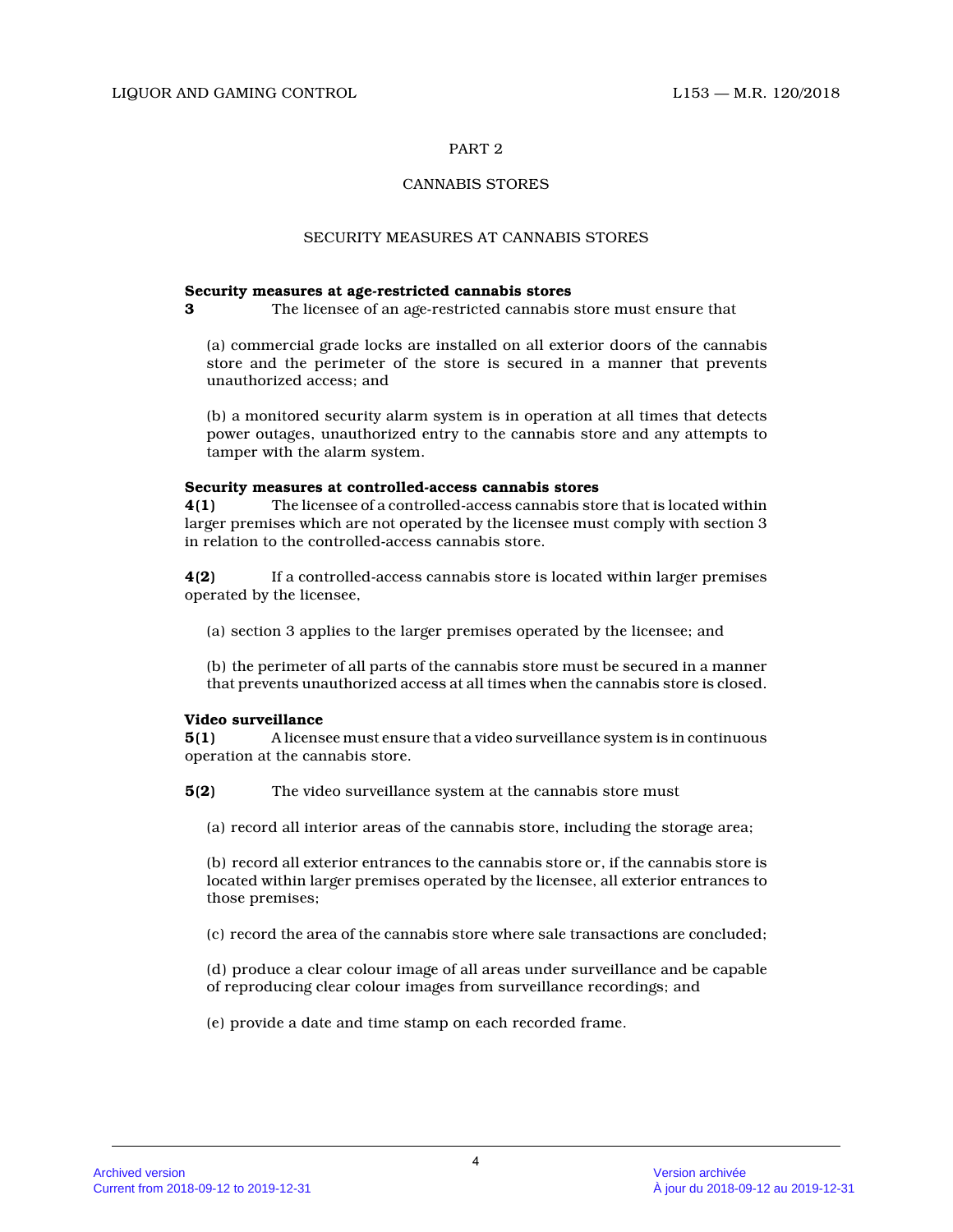**5(3)** A licensee must retain all video surveillance recordings for the period specified by the executive director.

**5(4)** A licensee must post a sign in a prominent location within the cannabis store that advises that a video surveillance system is in operation at the cannabis store.

#### **Restricted access to storage area**

**6(1)** The storage area of a cannabis store must be locked at all times when cannabis store employees or other authorized persons do not require access to the storage area.

**6(2)** Subject to subsection (3), only cannabis store employees may enter or access the storage area of the cannabis store.

**6(3)** A person who is not a cannabis store employee may enter or access the storage area if

(a) prior to entering or accessing the storage area, the person presents identification that confirms their name to a cannabis store employee; and

(b) the person is accompanied at all times by a cannabis store employee.

#### DISPLAY AND SALE OF CANNABIS

#### **Sale of cannabis plants and seeds prohibited**

**7** A licensee must not sell live cannabis plants or viable cannabis seeds.

### **Cannabis display requirements**

**8(1)** Subject to subsection (2), all cannabis in the retail area of the cannabis store must be kept in locked cases or containers that can be opened or accessed only by cannabis store employees.

**8(2)** The licensee of an age-restricted cannabis store may keep cannabis in a display container in the retail area of the cannabis store if

(a) the display container is chained or permanently secured in a manner that ensures that it cannot be removed from the store; o r

(b) cannabis store employees keep the display container in their possession at all times when showing it to customers.

#### **Handling cannabis prior to purchase prohibited**

**9** A licensee must ensure that customers at the cannabis store are not able to handle cannabis at any time before it has been purchased.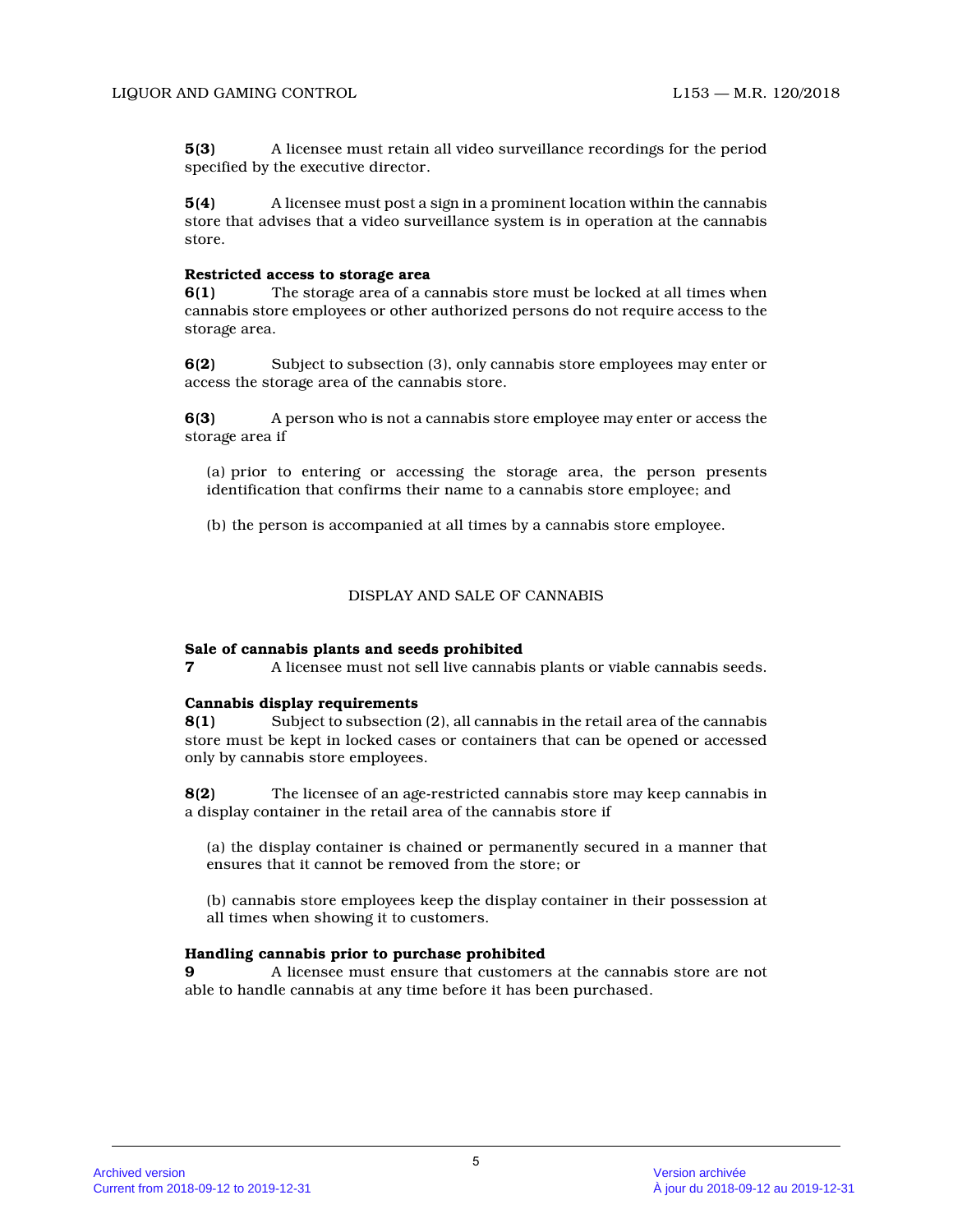# **Cannabis must remain in original packaging**

**10** Except as permitted by section 11, a licensee must ensure that all cannabis in the cannabis store remains in the same unopened packaging as when it was delivered to the cannabis store.

## **Cannabis in display containers**

**11(1)** The licensee of an age-restricted cannabis store may remove cannabis from its original package and place it in a display container in the retail area of the cannabis store.

**11(2)** Cannabis that was in a display container must not be sold by a licensee.

# **Product and pricing information in controlled-access store**

**12(1)** Except as permitted under subsection (2), the licensee of a controlled-access cannabis store must not display any promotional information respecting cannabis within the cannabis store.

**12(2)** The licensee of a controlled-access cannabis store may post signs in the store that list the cannabis offered for sale and the applicable price.

# **Cannabis must be sold in original package**

**13** A licensee may sell cannabis only if

(a) it is in the same packaging as when it was delivered to the cannabis store;

(b) the original packaging has not been opened, unsealed or damaged in any way; and

(c) all labels on the original packaging are in place, have not been modified in any way and are not obscured.

### **Maximum amount of cannabis that may be sold**

**14** A licensee must not sell more than 30 g of dried cannabis, or an equivalent amount of one or more other classes of cannabis to a person in a single transaction.

# **Sale of cannabis by employees**

**15** A licensee must not allow any person other than a cannabis store employee to sell cannabis in the cannabis store.

### **Completing transactions at controlled-access cannabis store**

**16** The licensee of a controlled-access cannabis store must ensure that all purchases are concluded at the cannabis store before the customer leaves with the cannabis in their possession.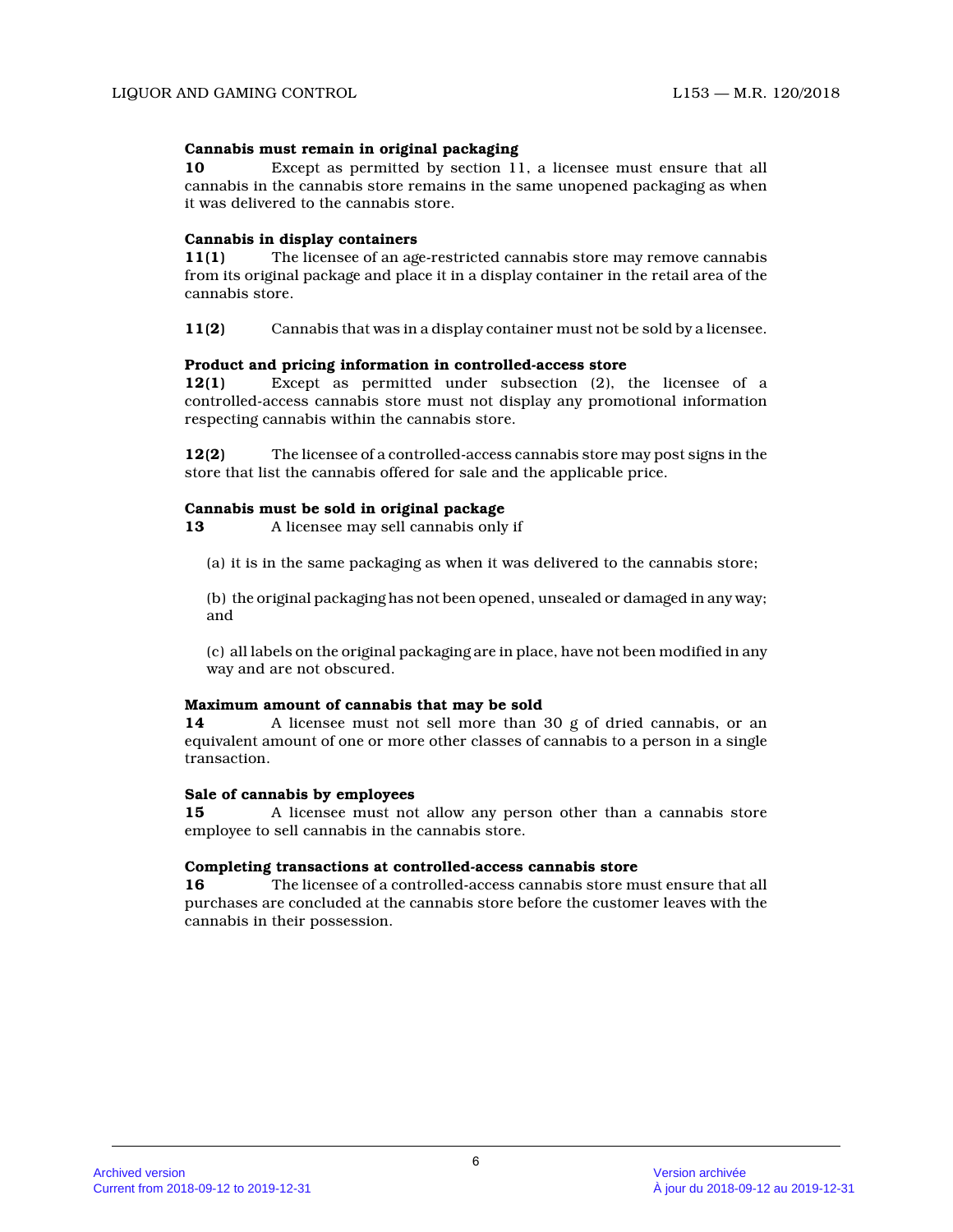# PROOF OF AGE

# **Proof of age**

**17(1)** If a person who appears to be under 19 years of age

- (a) attempts to enter an age-restricted cannabis store; or
- (b) attempts to purchase cannabis at a cannabis store;

a cannabis store employee must require that person to produce one of the authorized types of identification set out in subsection (2) that confirms that the person is 19 years of age or older.

**17(2)** A person who is required to produce identification under subsection (1) must produce one of the following types of identification that belongs to the person:

- (a) a valid passport;
- (b) a valid driver's licence;
- (c) a valid identification card issued by Manitoba Public Insurance;

(d) a valid Secure Certificate of Indian Status issued by the Government of Canada;

(e) two valid pieces of government-issued identification, with at least one piece of identification containing a photograph of the person.

**17(3)** If the person refuses or is unable to produce the required identification, the cannabis store employee must require the person to leave the cannabis store and must not sell cannabis to the person.

## REMOTE ORDERS AND DELIVERY

### **Online sales**

**18** A licensee may only accept online remote orders that are submitted to a website operated by the licensee.

### **Age verification**

**19** A licensee must ensure that all measures specified by the executive director to prevent persons under 19 years of age from submitting remote orders are employed at the cannabis store.

#### **Payment prior to delivery**

**20** Payment for remote orders must be processed by the licensee before the cannabis is sent for delivery from the cannabis store.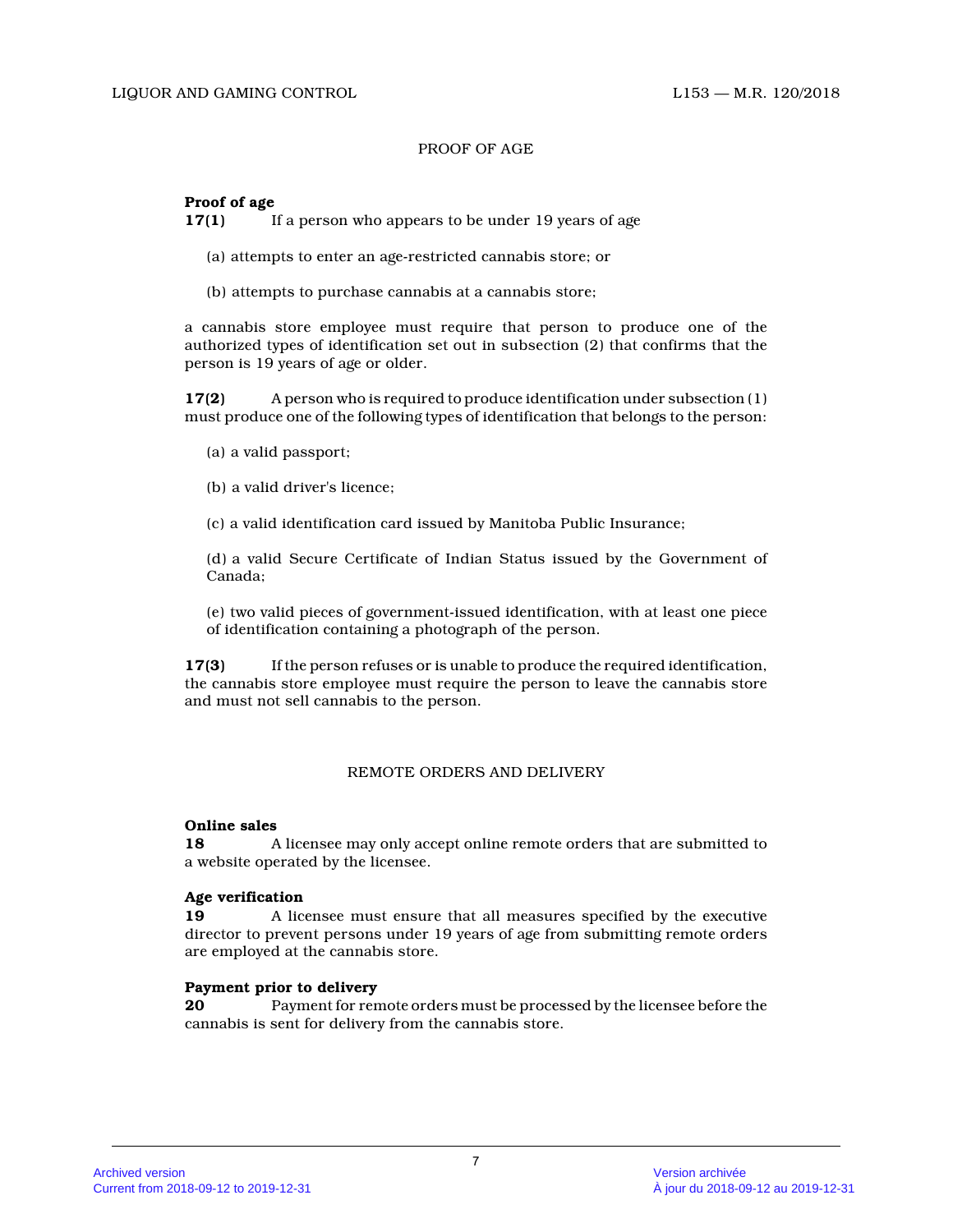# **Packaging requirements**

**21** A licensee must ensure that all cannabis is delivered to a purchaser in a package that

(a) prevents persons from viewing the contents of the package without opening the package;

(b) is sealed so that the cannabis cannot be removed from the package without breaking the seal;

(c) is constructed of material and designed so that it will not open while being transported; and

(d) prevents the escape of cannabis odour.

### **Delivery requirements**

**22(1)** A licensee must ensure that all deliveries of cannabis to customers comply with requirements specified by the executive director.

**22(2)** A licensee must not place more than 30 g of dried cannabis, or an equivalent amount of one or more other classes of cannabis, in a single package for delivery to a customer.

### INVENTORY AND SALES RECORDS

### **Inventory management system**

**23** A licensee must maintain an inventory management system that

- (a) tracks cannabis inventory at the cannabis store on an ongoing basis;
- (b) has a point-of-sale system;

(c) enables the tracking of cannabis inventory by universal product code (UPC); and

(d) identifies all cannabis available for sale and cannabis that cannot be sold.

## **Inventory records**

**24** A licensee must maintain records, for a period specified by the executive director**,** respecting the following:

- (a) cannabis received;
- (b) cannabis available for sale;

(c) cannabis that is not available for sale due to usage in display containers, damage to packaging or quality control issues;

(d) cannabis subject to recall;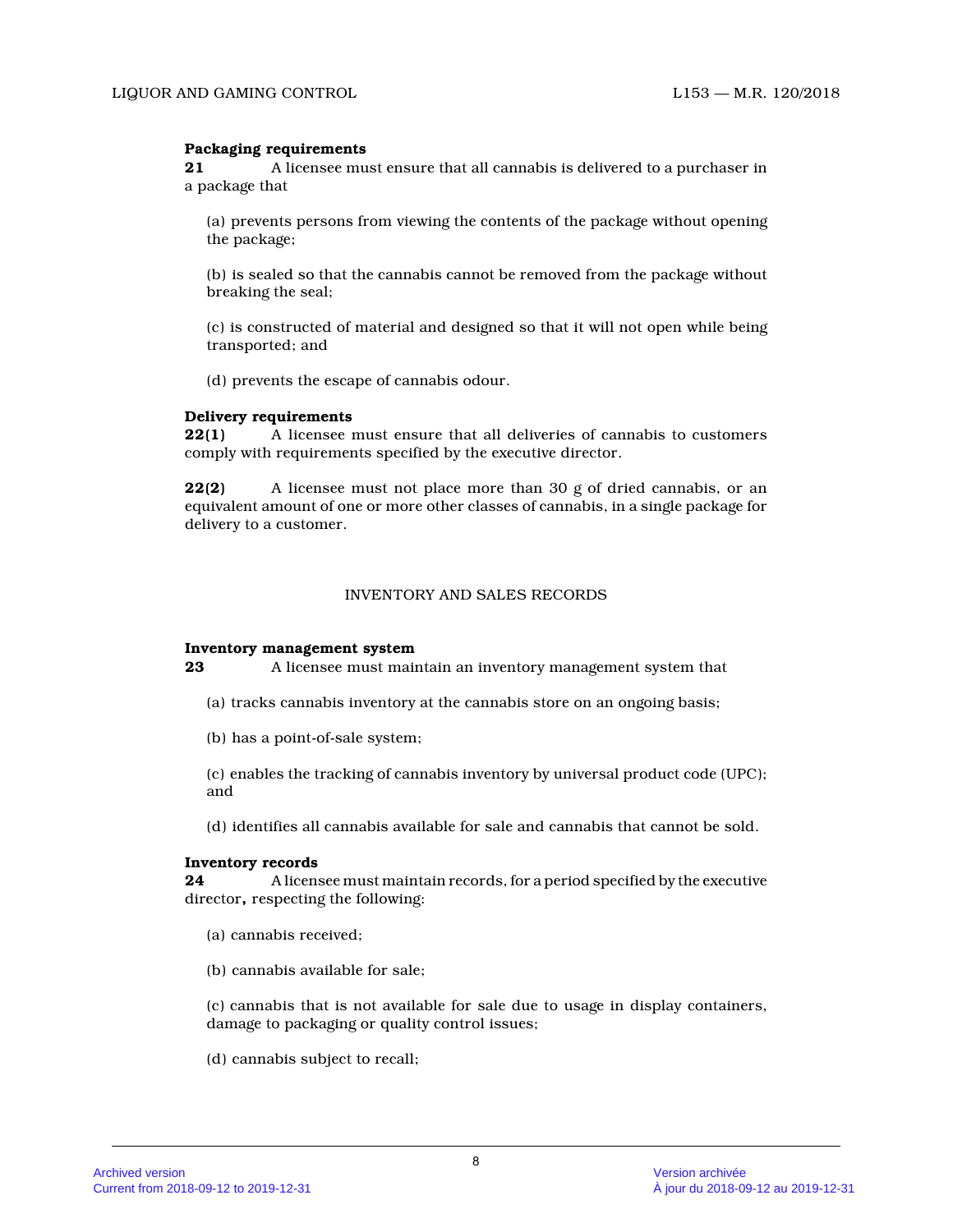(e) cannabis sold, based on universal product code (UPC);

(f) any additional matters specified by the executive director.

#### **Reporting on inventory**

**25(1)** A licensee must provide the executive director with reports on the matters set out in section 24, in the form and by a deadline specified by the executive director.

**25(2)** A licensee must notify the executive director as soon as reasonably practicable after discovering any inventory discrepancies.

#### **Inventory and sales records**

**26** A licensee must keep records of all inventory counts and sales and supporting documentation for two years.

# MISCELLANEOUS PROVISIONS RE CANNABIS STORES

#### **Posting licence**

**27(1)** A licensee must keep the retail cannabis licence posted in a conspicuous place in the cannabis store.

**27(2)** A licensee that operates a website must post the retail cannabis licence number in a conspicuous place on the website.

#### **Off-site storage location requirements**

**28(1)** A licensee may store cannabis at a location outside the cannabis store only if the executive director has given written approval authorizing cannabis storage at that location.

**28(2)** Sections 3, 5 and 6 apply, with necessary changes, to an authorized off-site storage location.

### **Sale of organic solvents prohibited**

**29(1)** A licensee must not sell organic solvents at the cannabis store.

**29(2)** In subsection (1), **"organic solvent"** means an organic compound that is explosive or highly flammable, including petroleum naptha and compressed liquid hydrocarbons such as butane, isobutane, propane and propylene.

## **Materials to purchasers**

**30** A licensee must ensure that every purchaser of cannabis receives written materials respecting cannabis that have been approved by the authority.

### **No return of cannabis**

**31** A licensee must not accept a return of cannabis, except in the case of cannabis that is the subject of a recall.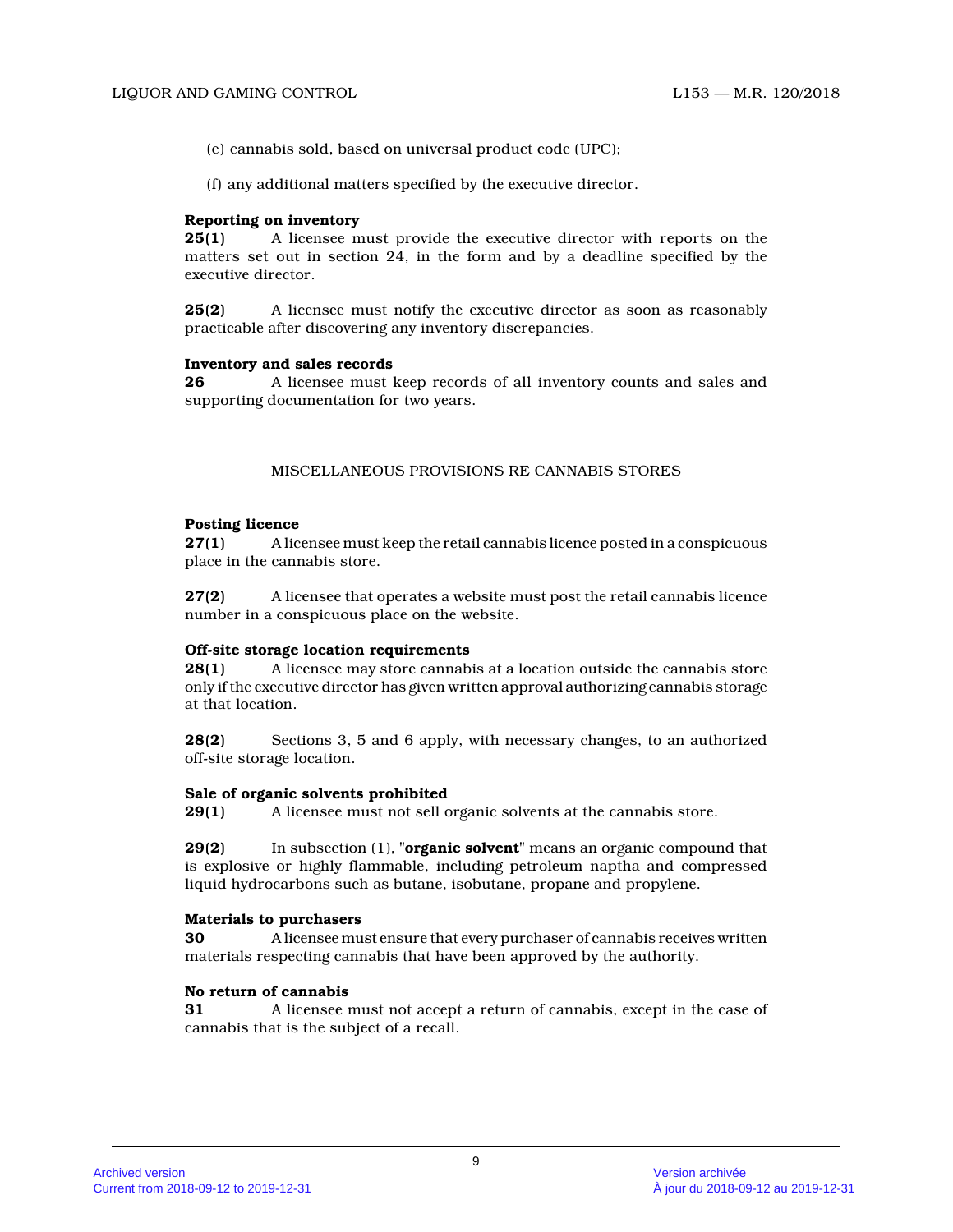# **Treatment of cannabis that cannot be sold**

**32(1)** A licensee must keep in a separate part of the storage area all cannabis that cannot be sold because it has been used in display containers, its packaging has been damaged or due to quality control issues.

**32(2)** A licensee must dispose of all cannabis referred to in subsection (1) in the manner specified by the executive director.

#### **Employee and storage area access records**

**33(1)** A licensee must keep a daily record of

(a) the cannabis store employees who are on duty that day; and

(b) the name of any person who is not a cannabis store employee who enters or accesses the storage area that day, and the time that person entered or accessed the storage area.

**33(2)** A licensee must retain the records required under subsection (1) for the period specified by the executive director.

### **Employment of young persons**

**34(1)** The licensee of an age-restricted cannabis store must not employ any person under 19 years of age.

**34(2)** The licensee of a controlled-access cannabis store must ensure that only employees who are 19 years of age or older may be involved in the sale, handling or transportation of cannabis.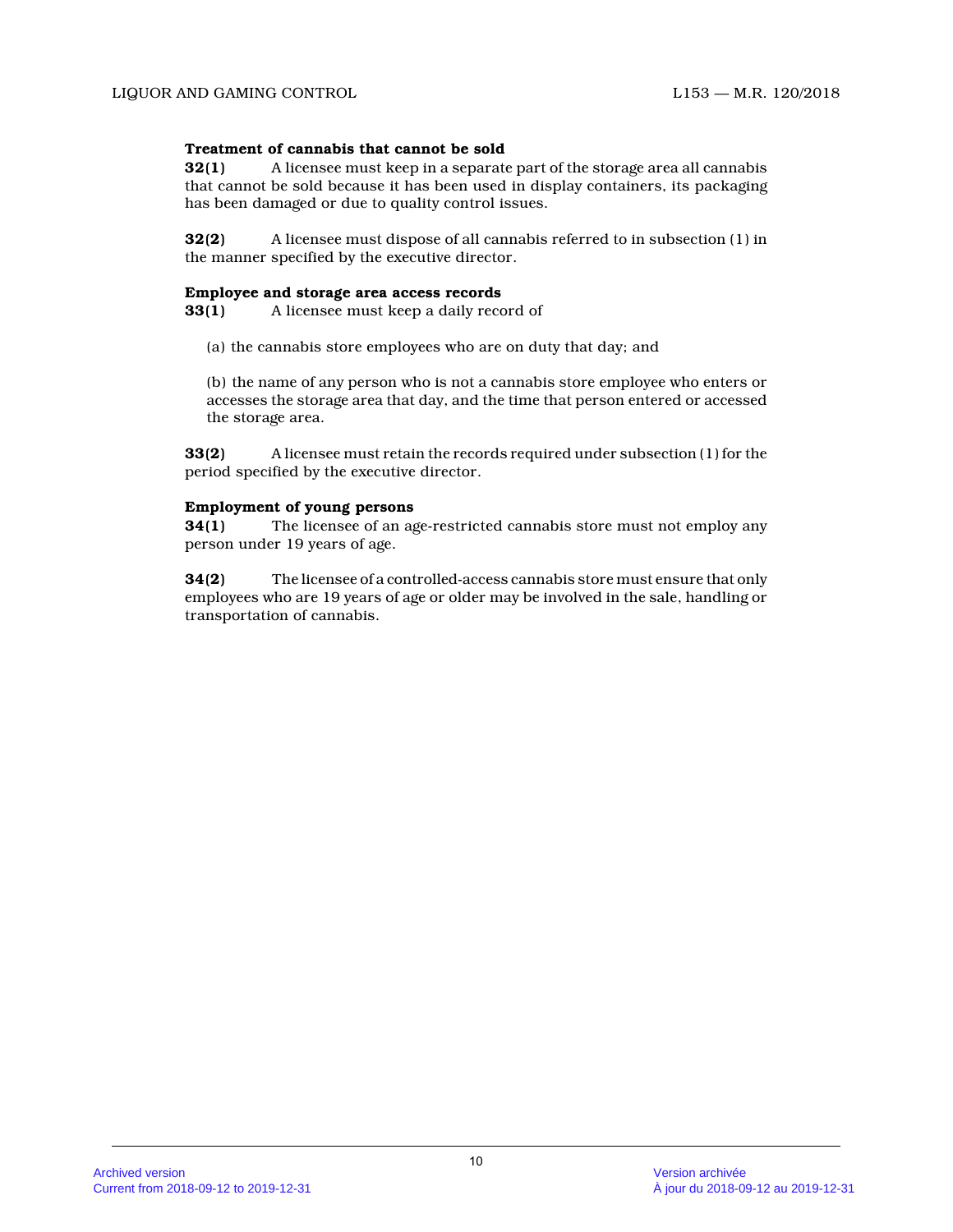# CANNABIS DISTRIBUTORS

#### SECURITY MEASURES

#### **Storage facility approval required**

**35** A licensee may store cannabis only at a location that has been approved by the executive director.

#### **Security measures at cannabis storage facility**

**36** Sections 3 and 5 apply, with necessary changes, to a cannabis storage facility operated by a licensee.

# **Restricted access to storage facility**

**37(1)** Subject to subsection (2), only cannabis distributor employees may enter or access a cannabis storage facility operated by a licensee.

**37(2)** A person who is not a cannabis distributor employee may enter a cannabis storage facility operated by a licensee if

(a) prior to entering or accessing the storage facility, the person presents identification that confirms their name to a cannabis distributor employee; and

(b) the person is accompanied at all times by a cannabis distributor employee.

## **Employee and storage facility access records**

**38(1)** A licensee who operates a cannabis storage facility must keep a daily record of

(a) the cannabis distributor employees who are on duty at the facility that day; and

(b) the name of any person who is not a cannabis distributor employee who enters the facility that day, and the time that person entered the facility.

**38(2)** A licensee must retain the records required under subsection (1) for the period specified by the executive director.

### **No employment of young persons**

**39** A licensee must not employ any person under 19 years of age.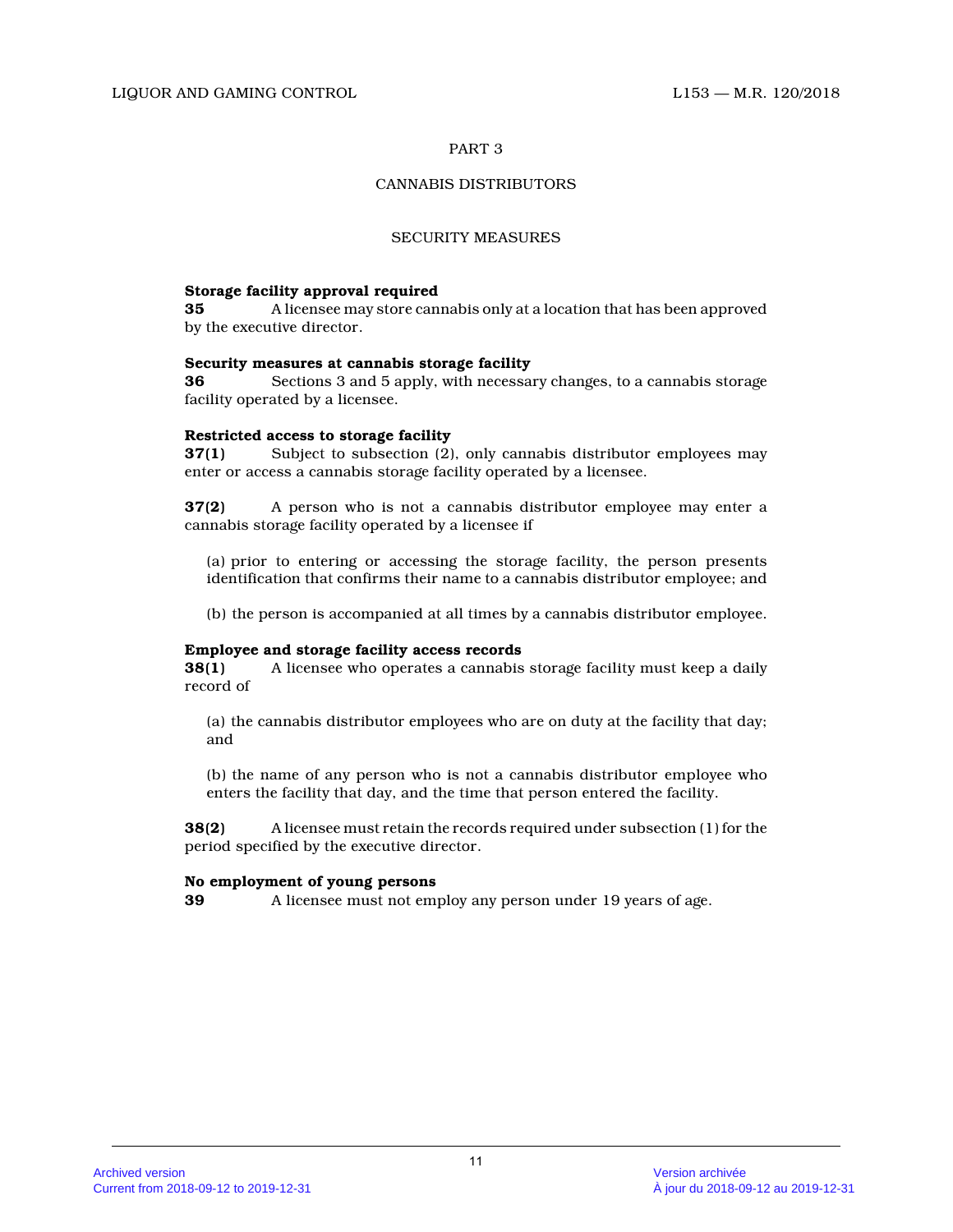# OPERATIONS

## **Cannabis to remain in original packaging**

**40** All cannabis delivered by a licensee to cannabis stores must be in the original packaging used by the cannabis producer.

# **Delivery requirements**

**41** A licensee must ensure that all deliveries of cannabis to cannabis stores comply with requirements specified by the executive director.

### **Disposal of cannabis that cannot be sold**

**42** A licensee must dispose, in the manner specified by the executive director, of all cannabis that cannot be sold at a cannabis store because it has been used in display containers, its packaging has been damaged or due to quality control issues.

# RECORDS AND REPORTING

### **Inventory management system**

**43** A licensee must maintain an inventory management system that

(a) tracks cannabis inventory on an ongoing basis;

(b) enables the tracking of cannabis inventory by universal product code (UPC); and

(c) identifies all cannabis available for sale and cannabis that cannot be sold.

### **Inventory records**

**44(1)** A licensee must maintain records, for a period specified by the executive director**,** respecting the following:

- (a) cannabis received;
- (b) cannabis available for sale;
- (c) cannabis used by the licensee for promotional or marketing purposes;

(d) cannabis that is not available for sale due to damage to packaging or quality control issues;

- (e) cannabis subject to recall;
- (f) cannabis sold, based on universal product code (UPC);
- (g) any additional matters specified by the executive director.

**44(2)** The records under subsection (1) must be maintained for a period specified by the executive director.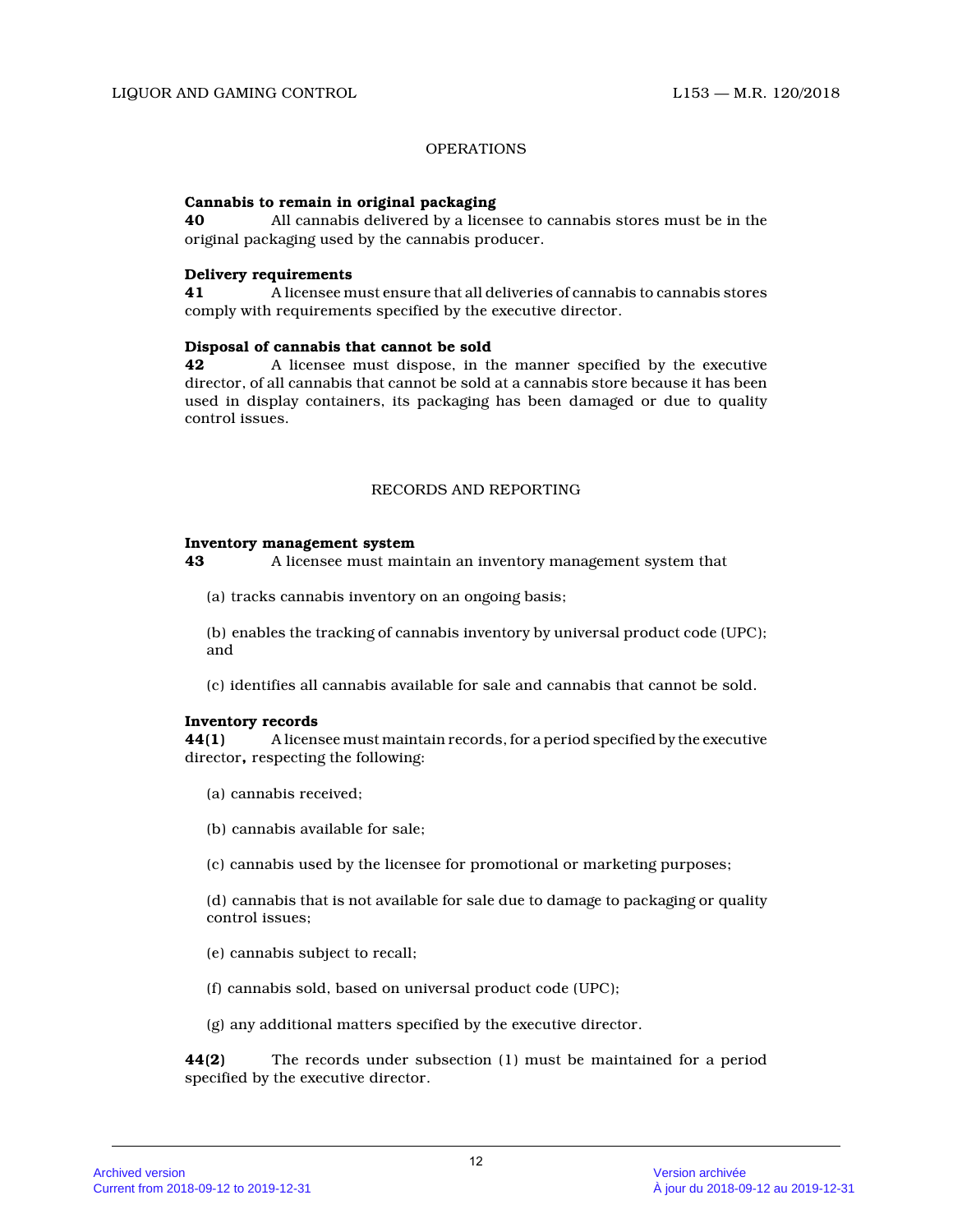# **Reporting on inventory**

**45(1)** A licensee must provide the executive director with reports on the matters set out in section 44, in the form and by a deadline specified by the executive director.

**45(2)** A licensee must notify the executive director as soon as reasonably practicable after discovering any inventory discrepancies.

# **Inventory and sales records**

**46** A licensee must keep records of all inventory counts and sales and supporting documentation for the current year and the two previous years.